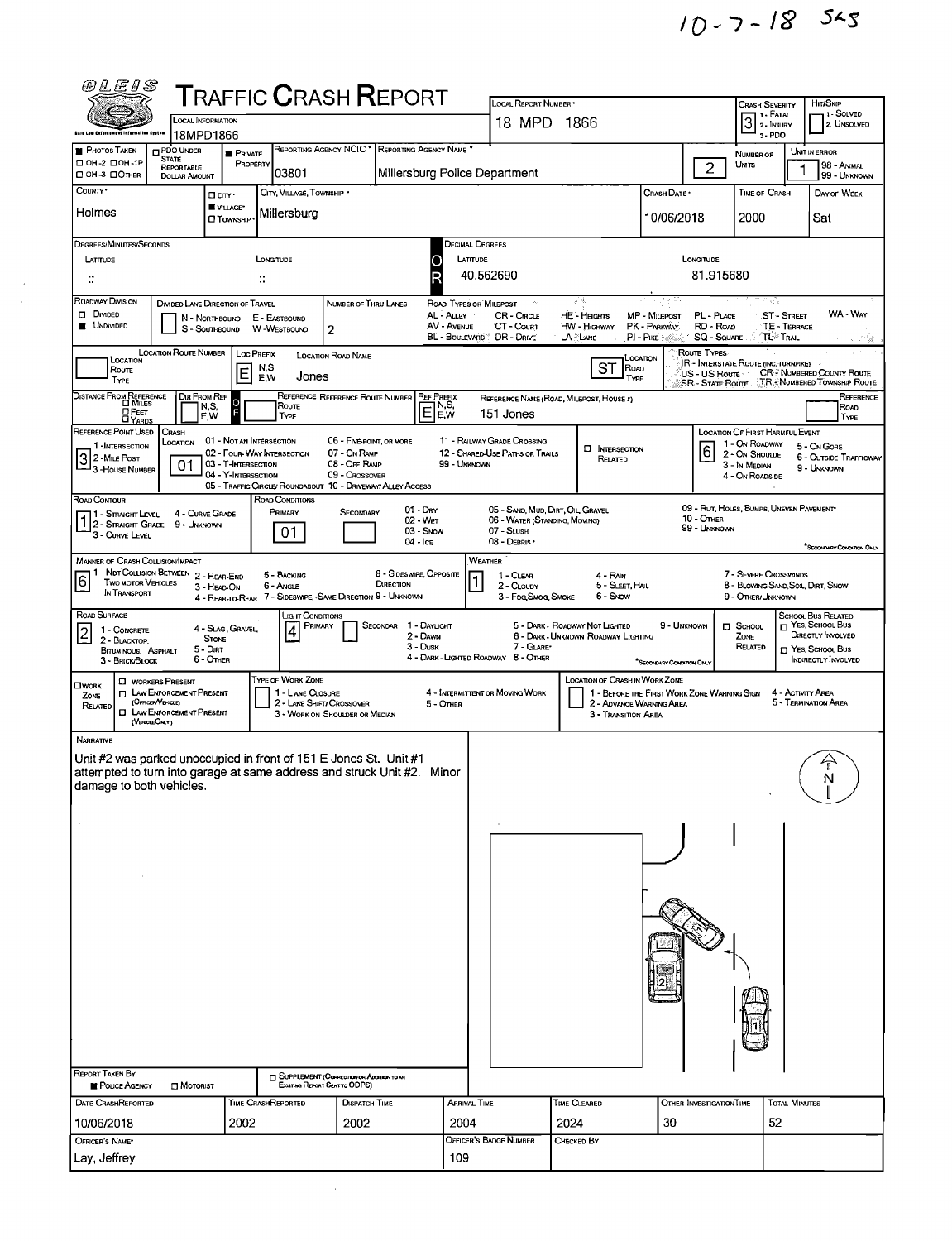| NIT<br>LOCAL REPORT NUMBER                                                                                                                                                                                                                                                                                                                            |                           |                                                                            |                                                         |                                                                   |                                                                                                                                                                                 |                                                                                               |                                                     |                                                               |                                                                                    |                                                                                                 |                                                   |                                                                               |                                                                                                                              |  |  |
|-------------------------------------------------------------------------------------------------------------------------------------------------------------------------------------------------------------------------------------------------------------------------------------------------------------------------------------------------------|---------------------------|----------------------------------------------------------------------------|---------------------------------------------------------|-------------------------------------------------------------------|---------------------------------------------------------------------------------------------------------------------------------------------------------------------------------|-----------------------------------------------------------------------------------------------|-----------------------------------------------------|---------------------------------------------------------------|------------------------------------------------------------------------------------|-------------------------------------------------------------------------------------------------|---------------------------------------------------|-------------------------------------------------------------------------------|------------------------------------------------------------------------------------------------------------------------------|--|--|
|                                                                                                                                                                                                                                                                                                                                                       |                           | 18 MPD 1866                                                                |                                                         |                                                                   |                                                                                                                                                                                 |                                                                                               |                                                     |                                                               |                                                                                    |                                                                                                 |                                                   |                                                                               |                                                                                                                              |  |  |
|                                                                                                                                                                                                                                                                                                                                                       |                           |                                                                            |                                                         |                                                                   |                                                                                                                                                                                 |                                                                                               | DAMAGE SCALE                                        |                                                               |                                                                                    |                                                                                                 |                                                   |                                                                               |                                                                                                                              |  |  |
| UNIT NUMBER                                                                                                                                                                                                                                                                                                                                           |                           | OWNER NAME: LAST, FIRST, MIDDLE ( C SAME AS DRIVER )<br>Snyder, Marilyn, J |                                                         |                                                                   |                                                                                                                                                                                 |                                                                                               |                                                     |                                                               | OWNER PHONE NUMBER                                                                 |                                                                                                 | DAMAGE AREA<br>FRONT                              |                                                                               |                                                                                                                              |  |  |
| OWNER ADDRESS: CITY, STATE, ZIP                                                                                                                                                                                                                                                                                                                       |                           |                                                                            | <b>CISAME AS DRIVER</b> )                               |                                                                   |                                                                                                                                                                                 |                                                                                               |                                                     |                                                               | 330-473-6058                                                                       |                                                                                                 | $\overline{2}$                                    |                                                                               | п                                                                                                                            |  |  |
| 151 E Jones St. Apt C, Millersburg, OH, 44654                                                                                                                                                                                                                                                                                                         |                           |                                                                            |                                                         |                                                                   |                                                                                                                                                                                 |                                                                                               |                                                     |                                                               |                                                                                    |                                                                                                 |                                                   | 1 - None                                                                      | ο<br>Έ                                                                                                                       |  |  |
| LP STATE LICENSE PLATE NUMBER                                                                                                                                                                                                                                                                                                                         |                           |                                                                            |                                                         |                                                                   |                                                                                                                                                                                 | <b>VEHICLE IDENTIFICATION NUMBER</b>                                                          |                                                     |                                                               |                                                                                    | # Occupants                                                                                     | 2 - MINOR                                         |                                                                               |                                                                                                                              |  |  |
| OН                                                                                                                                                                                                                                                                                                                                                    | FFK5948                   |                                                                            |                                                         |                                                                   |                                                                                                                                                                                 | JHMCG56671C003400                                                                             |                                                     |                                                               |                                                                                    |                                                                                                 | 3 - FUNCTIONAL                                    |                                                                               | $\Box$<br>п                                                                                                                  |  |  |
| <b>VEHICLE YEAR</b>                                                                                                                                                                                                                                                                                                                                   |                           | <b>VEHICLE MAKE</b>                                                        |                                                         |                                                                   |                                                                                                                                                                                 | <b>VEHICLE MODEL</b>                                                                          |                                                     |                                                               | <b>VEHICLE COLOR</b>                                                               |                                                                                                 | 4 - DISABLING                                     |                                                                               |                                                                                                                              |  |  |
| 2001                                                                                                                                                                                                                                                                                                                                                  |                           | Honda<br>INSURANCE COMPANY                                                 |                                                         |                                                                   |                                                                                                                                                                                 | Accord 1800 - A18<br>POUCY NUMBER                                                             |                                                     |                                                               | <b>SIL</b>                                                                         |                                                                                                 |                                                   |                                                                               | Γ                                                                                                                            |  |  |
| Proof of<br>INSURANCE<br>SHOWN                                                                                                                                                                                                                                                                                                                        |                           | Allstate                                                                   |                                                         |                                                                   |                                                                                                                                                                                 | 926454856                                                                                     |                                                     |                                                               | <b>Towed By</b>                                                                    |                                                                                                 |                                                   | 9 - Unknown                                                                   | $\Box$                                                                                                                       |  |  |
| REA<br>CARRIER NAME, ADDRESS, CITY, STATE, ZIP<br>CARRIER PHONE                                                                                                                                                                                                                                                                                       |                           |                                                                            |                                                         |                                                                   |                                                                                                                                                                                 |                                                                                               |                                                     |                                                               |                                                                                    |                                                                                                 |                                                   |                                                                               |                                                                                                                              |  |  |
|                                                                                                                                                                                                                                                                                                                                                       |                           |                                                                            |                                                         |                                                                   |                                                                                                                                                                                 |                                                                                               |                                                     |                                                               |                                                                                    |                                                                                                 |                                                   |                                                                               |                                                                                                                              |  |  |
| US DOT                                                                                                                                                                                                                                                                                                                                                |                           | <b>VEHICLE WEIGHT GVWR/GCWR</b>                                            |                                                         | 1 - LESS THAN OR EQUAL TO 10K LBS                                 |                                                                                                                                                                                 | CARGO BODY TYPE<br>  01 - No Cargo Body Type/Not Applicabl. 09 - Pole                         |                                                     |                                                               |                                                                                    | <b>TRAFFICWAY DESCRIPTION</b><br>1 - Two-Way, Not Divided                                       |                                                   |                                                                               |                                                                                                                              |  |  |
| HM PLACARD ID NO.                                                                                                                                                                                                                                                                                                                                     |                           |                                                                            | 2 - 10,001 To 26,000K LBS<br>3 - MORE THAN 26,000K LBS. |                                                                   | 01                                                                                                                                                                              | 02 - Bus/ VAN (9-15 SEATS, INC DRIVER) 10 - CARGO TANK<br>03 - Bus (16+ SEATS, INC DRIVER)    |                                                     | 11 - FLAT BED                                                 |                                                                                    |                                                                                                 |                                                   |                                                                               | 2 - Two-Way, NOT DIVIDED, CONTINUOUS LEFT TURN LANE<br>3 - Two-WAY, DIVIDED, UNPROTECTED (PAINTED OR GRASS >4FT.) MEDIA      |  |  |
|                                                                                                                                                                                                                                                                                                                                                       |                           |                                                                            |                                                         |                                                                   |                                                                                                                                                                                 | 04 - VEHICLE TOWING ANOTHER VEHICLE<br>05 - Loccing                                           |                                                     | <b>12 - DUMP</b><br>13 - CONCRETE MIXER                       |                                                                                    | 4 - Two-Way, DIVIDED, POSITIVE MEDIANBARRIER                                                    |                                                   |                                                                               |                                                                                                                              |  |  |
|                                                                                                                                                                                                                                                                                                                                                       | HM CLASS<br><b>NUMBER</b> | $\Box$ Related                                                             | <b>HAZARDOUS MATERIAL</b>                               |                                                                   |                                                                                                                                                                                 | 06 - INTERMODAL CONTAINER CHASIS<br>07 - CARGO VAN/ENCLOSED BOX                               |                                                     | 14 - AUTO TRANSPORTER<br>15 - GARBAGE /REFUSE                 |                                                                                    | 5 - ONE-WAY TRAFFICWAY<br><b>D</b> Hr / Skip UNT                                                |                                                   |                                                                               |                                                                                                                              |  |  |
|                                                                                                                                                                                                                                                                                                                                                       |                           | NON-MOTORIST LOCATION PRIOR TO IMPACT                                      |                                                         | TYPE OF USE                                                       |                                                                                                                                                                                 | 08 - GRAIN, CHIPS, GRAVEL<br>UNIT TYPE                                                        |                                                     | 99 - OTHER/UNKNOWN                                            |                                                                                    |                                                                                                 |                                                   |                                                                               |                                                                                                                              |  |  |
|                                                                                                                                                                                                                                                                                                                                                       |                           | 01 - INTERSECTION - MARKED CROSSWAL                                        |                                                         | 1                                                                 |                                                                                                                                                                                 | 03                                                                                            |                                                     |                                                               |                                                                                    |                                                                                                 |                                                   |                                                                               | PASSENGER VEHICLES (LESS THAN 9 PASSENGERS MEDIHEAVY TRUCKS OR COMBO UNITS > 10K LBS BUS/VAWLIMO(9 OR MORE INCLUDING DRIVER) |  |  |
|                                                                                                                                                                                                                                                                                                                                                       |                           | 02 - INTERSECTION - NO CROSSWALK<br>03 - INTERSECTION OTHER                |                                                         | 1 - PERSONAL                                                      |                                                                                                                                                                                 | 01 - Sub - COMPACT<br>02 - COMPACT                                                            |                                                     |                                                               |                                                                                    | 14 - SINGLE UNIT TRUCK: 3+ AXLES                                                                |                                                   |                                                                               | 13 - SINGLE UNIT TRUCK OR VAN 2AXLE, 6 TIRES 21 - BUS/VAN (9-15 SEATS, INC DRIVER)<br>22 - Bus (16+ Seats, Inc Draver)       |  |  |
|                                                                                                                                                                                                                                                                                                                                                       |                           | 04 - MIDBLOCK - MARKED CROSSWALK<br>05 - TRAVEL LANE - OTHER LOCATION      |                                                         | 2 - COMMERCIAL                                                    |                                                                                                                                                                                 | 99 - UNKNOWN 03 - MID SIZE<br>OR HIT/SKIP<br>04 - Full Size                                   |                                                     |                                                               |                                                                                    | 15 - SINGLE UNIT TRUCK / TRAILER                                                                |                                                   | NON-MOTORIST                                                                  | 23 - ANIMAL WITH RIDER                                                                                                       |  |  |
|                                                                                                                                                                                                                                                                                                                                                       | 06 - BICYCLE LANE         | 07 - Shoulder/Roadside                                                     |                                                         | 3 - GOVERNMENT                                                    |                                                                                                                                                                                 | 05 - Minivan<br>06 - SPORT UTILITY VEHICLE                                                    |                                                     |                                                               | 17 - TRACTOR/SEMI-TRAILER                                                          | 16 - Truck/Tractor (Boetal)                                                                     |                                                   |                                                                               | 24 - ANIMAL WITH BUGGY, WAGON, SURREY                                                                                        |  |  |
|                                                                                                                                                                                                                                                                                                                                                       | 08 - SIDEWALK             | 09 - MEDIAN CROSSING SLAND                                                 |                                                         | <b>DIN EMERGENCY</b>                                              | 07 - PICKUP<br>08 - VAN                                                                                                                                                         |                                                                                               |                                                     |                                                               | 18 - TRACTOR/DOUBLE<br><b>19 - TRACTOR/TRIPLES</b><br>20 - OTHER MEDIHEAVY VEHICLE |                                                                                                 |                                                   | 25 - BICYCLE/PEDACYCLIST<br>26 - PEDESTRIAN/SKATER<br>27 - OTHER NON-MOTORIST |                                                                                                                              |  |  |
|                                                                                                                                                                                                                                                                                                                                                       |                           | 10 - DRIVE WAY ACCESS<br>11 - SHARED-USE PATH OR TRAIL                     |                                                         | RESPONSE                                                          |                                                                                                                                                                                 | 09 - MOTORCYCLE<br>10 - MOTORIZED BICYCLE                                                     |                                                     |                                                               |                                                                                    |                                                                                                 |                                                   |                                                                               |                                                                                                                              |  |  |
|                                                                                                                                                                                                                                                                                                                                                       |                           | 12 - NON-TRAFFICWAY AREA<br>99 - OTHER/UNKNOWN                             |                                                         |                                                                   | 11 - SNOWMOBILE/ATV<br>12 - OTHER PASSENGER VEHICLE                                                                                                                             |                                                                                               |                                                     |                                                               |                                                                                    | HASHM PLACARD                                                                                   |                                                   |                                                                               |                                                                                                                              |  |  |
| SPECIAL FUNCTION 01 - NONE                                                                                                                                                                                                                                                                                                                            |                           |                                                                            |                                                         | 09 - AMBULANCE                                                    |                                                                                                                                                                                 | 17 - FARM VEHICLE<br>18 - FARM EQUIPMENT                                                      |                                                     | <b>MOST DAMAGED AREA</b>                                      |                                                                                    |                                                                                                 |                                                   |                                                                               | ACTION                                                                                                                       |  |  |
| 01                                                                                                                                                                                                                                                                                                                                                    | 02 - TAXI                 | 03 - RENTAL TRUCK (OVER 10K LBS)                                           |                                                         | $10 -$ Fire<br>11 - HIGHWAY/MAINTENANCE                           | 01 - None<br>19 - MOTORHOME<br>07<br>20 - Golf Cart                                                                                                                             |                                                                                               |                                                     |                                                               | 02 - CENTER FRONT                                                                  | 08 - LEFT SIDE<br>09 - LEFT FRONT                                                               |                                                   | 99 - UNKNOWN                                                                  | 1 - Non-Contact<br>$\overline{3}$<br>2 - Non-Counsion                                                                        |  |  |
|                                                                                                                                                                                                                                                                                                                                                       |                           | 04 - Bus - SCHOOL (PUBLIC OR PRIVATE) 12 - MILITARY<br>05 - Bus - Transit  |                                                         | 13 - Pouce                                                        | 21 - Train<br><b>IMPACT ARE 04 - RIGHT SIDE</b><br>22 - OTHER (EXPLAIN IN NARRATIVE)                                                                                            |                                                                                               |                                                     |                                                               | 03 - RIGHT FRONT                                                                   | 10 - TOP AND WINDOWS<br>11 - UNDERCARRIAGE                                                      |                                                   |                                                                               | 3 - STRIKING<br>4 - STRUCK                                                                                                   |  |  |
|                                                                                                                                                                                                                                                                                                                                                       |                           | 06 - Bus - Charter<br>07 - Bus - SHUTTLE                                   |                                                         | 14 - PUBLIC UTILITY<br>15 - OTHER GOVERNMENT                      | 08                                                                                                                                                                              |                                                                                               |                                                     |                                                               | 05 - RIGHT REAR<br>06 - REAR CENTER                                                | 12 - LOAD/TRAILER<br>13 - TOTAL (ALL AREAS)                                                     |                                                   |                                                                               | 5 - STRIKING/STRUCK<br>9 - UNKNOWN                                                                                           |  |  |
| PRE- CRASH ACTIONS                                                                                                                                                                                                                                                                                                                                    |                           | 08 - Bus - OTHER                                                           |                                                         | 16 - CONSTRUCTION EOIP.                                           |                                                                                                                                                                                 |                                                                                               |                                                     | 07 - LEFT REAR                                                |                                                                                    | 14 - OTHER                                                                                      |                                                   |                                                                               |                                                                                                                              |  |  |
| 06                                                                                                                                                                                                                                                                                                                                                    |                           | Motorist                                                                   |                                                         |                                                                   |                                                                                                                                                                                 |                                                                                               |                                                     | NON-MOTORIST                                                  |                                                                                    |                                                                                                 |                                                   |                                                                               |                                                                                                                              |  |  |
|                                                                                                                                                                                                                                                                                                                                                       |                           | 01 - STRAIGHT AHEAD<br>02 - BACKING                                        |                                                         | 07 - MAKING U-TURN<br>08 - ENTERING TRAFFIC LANE                  |                                                                                                                                                                                 | 13 - NEGOTIATING A CURVE<br>14 - OTHER MOTORIST ACTIO                                         |                                                     |                                                               |                                                                                    | 15 - ENTERING OR CROSSING SPECIFIED LOCATIO<br>16 - WALKING, RUNNING, JOGGING, PLAYING, CYCLING |                                                   |                                                                               | 21 - OTHER NON-MOTORIST ACTION                                                                                               |  |  |
| 99 - UNKNOWN                                                                                                                                                                                                                                                                                                                                          |                           | 03 - CHANGING LANES<br>04 - OVERTAKING/PASSING                             |                                                         | 09 - LEAVING TRAFFIC LANE<br>10 - PARKED                          |                                                                                                                                                                                 |                                                                                               |                                                     |                                                               | 17 - WORKING<br>18 - PUSHING VEHICLE                                               |                                                                                                 |                                                   |                                                                               |                                                                                                                              |  |  |
|                                                                                                                                                                                                                                                                                                                                                       |                           | 05 - MAKING RIGHT TURN<br>06 - MAKING LEFT TURN                            |                                                         | 11 - Slowing or Stopped in Traffic<br>12 - DRIVERLESS             |                                                                                                                                                                                 |                                                                                               |                                                     |                                                               | 20 - STANDING                                                                      | 19 - APPROACHING OR LEAVING VEHICLE                                                             |                                                   |                                                                               |                                                                                                                              |  |  |
| CONTRIBUTING CIRCUMSTANCE                                                                                                                                                                                                                                                                                                                             |                           |                                                                            |                                                         |                                                                   |                                                                                                                                                                                 |                                                                                               |                                                     |                                                               |                                                                                    |                                                                                                 | Vehicle Defects                                   |                                                                               |                                                                                                                              |  |  |
| PRIMARY                                                                                                                                                                                                                                                                                                                                               |                           | MOTORIST<br>01 - None                                                      |                                                         | 11 - IMPROPER BACKING                                             |                                                                                                                                                                                 |                                                                                               |                                                     |                                                               | 01 - TURN SIGNALS<br>02 - HEAD LAMPS                                               |                                                                                                 |                                                   |                                                                               |                                                                                                                              |  |  |
| 07                                                                                                                                                                                                                                                                                                                                                    |                           | 02 - FAILURE TO YIELD<br>03 - RAN RED LIGHT                                |                                                         |                                                                   |                                                                                                                                                                                 | 12 - IMPROPER START FROM PARKED POSITION<br>13 - STOPPED OR PARKED ILLEGALLY                  | 22 - NONE<br>23 - IMPROPER CROSSING<br>24 - DARTING |                                                               |                                                                                    |                                                                                                 | 03 - TAIL LAMPS<br>04 - BRAKES                    |                                                                               |                                                                                                                              |  |  |
| SECONDARY                                                                                                                                                                                                                                                                                                                                             |                           | 04 - RAN STOP SIGN<br>05 - Exceeded Speed Limit                            |                                                         |                                                                   | 25 - LYING AND/OR ILLEGALLY IN ROADWAY<br>14 - OPERATING VEHICLE IN NEGLIGENT MANNER<br>15 - Swering to Avoid (Due to External Conditions)<br>26 - FALURE TO YIELD RIGHT OF WAY |                                                                                               |                                                     |                                                               |                                                                                    |                                                                                                 | 05 - STEERING<br>06 - TIRE BLOWOUT                |                                                                               |                                                                                                                              |  |  |
|                                                                                                                                                                                                                                                                                                                                                       |                           | 06 - UNSAFF SPEED<br>07 - IMPROPER TURN                                    |                                                         |                                                                   | 16 - WRONG SIDE/WRONG WAY<br>27 - NOT VISIBLE (DARK CLOTHING)<br>17 - FALURE TO CONTROL<br>28 - INATTENTIVE                                                                     |                                                                                               |                                                     |                                                               |                                                                                    | 07 - WORN OR SLICK TIRES                                                                        |                                                   |                                                                               |                                                                                                                              |  |  |
|                                                                                                                                                                                                                                                                                                                                                       |                           | 08 - LEFT OF CENTER<br>09 - FOLLOWED TOO CLOSELY/ACDA                      |                                                         | <b>18 - VISION OBSTRUCTION</b>                                    |                                                                                                                                                                                 |                                                                                               | 29 - FAILURE TO OBEY TRAFFIC SIGNS                  |                                                               |                                                                                    | 08 - TRAILER EQUIPMENT DEFECTIVE<br>09 - Motor Trouble<br>10 - DISABLED FROM PRIOR ACCIDENT     |                                                   |                                                                               |                                                                                                                              |  |  |
| 19 - OPERATING DEFECTIVE EQUIPMENT<br>/SIGNALS/OFFICER<br>99 - UNKNOWN<br>10 - IMPROPER LANE CHANGE<br>20 - LOAD SHIFTING/FALLING/SPILLING<br>30 - WRONG SIDE OF THE ROAD<br>PASSING OFF ROAD<br>21 - OTHER IMPROPER ACTION<br>31 - OTHER NON-MOTORIST ACTION                                                                                         |                           |                                                                            |                                                         |                                                                   |                                                                                                                                                                                 |                                                                                               |                                                     |                                                               |                                                                                    | 11 - OTHER DEFECTS                                                                              |                                                   |                                                                               |                                                                                                                              |  |  |
| <b>SEQUENCE OF EVENTS</b>                                                                                                                                                                                                                                                                                                                             |                           |                                                                            |                                                         |                                                                   |                                                                                                                                                                                 |                                                                                               |                                                     |                                                               |                                                                                    |                                                                                                 |                                                   |                                                                               |                                                                                                                              |  |  |
| 21                                                                                                                                                                                                                                                                                                                                                    |                           |                                                                            |                                                         | 5<br>6                                                            |                                                                                                                                                                                 | NON-COLLISION EVENTS<br>01 - Overturn/Rollover                                                |                                                     | 06 - EQUIPMENT FAILURE                                        | (BLOWN TIRE, BRAKE FAILURE, ETC)                                                   |                                                                                                 | 10 - Cross Median                                 |                                                                               |                                                                                                                              |  |  |
| FIRST                                                                                                                                                                                                                                                                                                                                                 |                           | Most                                                                       |                                                         | 99 - UNKNOWN                                                      |                                                                                                                                                                                 | 02 - FIRE/EXPLOSION<br>03 - IMMERSION                                                         |                                                     | 07 - SEPARATION OF UNITS<br>08 - RAN OFF ROAD RIGHT           |                                                                                    |                                                                                                 | 11 - CROSS CENTER LINE                            | OPPOSITE DIRECTION OF TRAVEL                                                  |                                                                                                                              |  |  |
| <b>HARMFUL</b><br>EVENT                                                                                                                                                                                                                                                                                                                               |                           | <b>HARMFUL</b><br>EVENT                                                    |                                                         |                                                                   |                                                                                                                                                                                 | 04 - JACKKMFE<br>05 - CARGO/EOUIPMENT LOSS OR SHIFT 09 - RAN OFF ROAD LEFT                    |                                                     |                                                               |                                                                                    |                                                                                                 | 12 - DOWNHILL RUNAWAY<br>13 - OTHER NON-COLLISION |                                                                               |                                                                                                                              |  |  |
|                                                                                                                                                                                                                                                                                                                                                       |                           | COLLISION WITH PERSON, VEHICLE OR OBJECT NOT FIXED                         |                                                         |                                                                   |                                                                                                                                                                                 | COLLISION WITH FIXED, OBJECT<br>25 - IMPACT ATTENUATOR/CRASH CUSHION33 - MEDIAN CABLE BARRIER |                                                     |                                                               |                                                                                    |                                                                                                 | 41 - OTHER POST, POLE                             |                                                                               | <b>48 - TREE</b>                                                                                                             |  |  |
| 14 - PEDESTRIAN<br>15 - PEDALCYCLE                                                                                                                                                                                                                                                                                                                    |                           |                                                                            |                                                         | 21 - PARKED MOTOR VEHICLE<br>22 - WORK ZONE MAINTENANCE EQUIPMENT |                                                                                                                                                                                 | 26 - BRIDGE OVERHEAD STRUCTURE<br>27 - BRIDGE PIER OR ABUTMENT                                |                                                     | 34 - MEDIAN GUARDRAIL BARRIER<br>35 - MEDIAN CONCRETE BARRIER |                                                                                    | 42 - CULVERT                                                                                    | OR SUPPORT                                        |                                                                               | 49 - FIRE HYDRANT<br>50 - WORK ZONE MAINTENANCE                                                                              |  |  |
|                                                                                                                                                                                                                                                                                                                                                       |                           | 16 - RAILWAY VEHICLE (TRAIN, ENGINE)                                       |                                                         | 23 - STRUCK BY FALLING, SHIFTING CARGO                            |                                                                                                                                                                                 | 28 - Bridge Parapet                                                                           |                                                     | 36 - MEDIAN OTHER BARRIER                                     |                                                                                    | 43 - Curs                                                                                       |                                                   |                                                                               | EQUIPMENT<br>51 - WALL, BUILDING, TUNNEL                                                                                     |  |  |
| 44 - Олтон<br>17 - Animal Farm<br>OR ANYTHING SET IN MOTION BY A<br>29 - Bridge Rail<br>37 - Traffic Sign Post<br>18 - Animal - Deer<br>30 - GUARDRAIL FACE<br>38 - OVERHEAD SIGN POST<br>45 - EMBANKMENT<br>52 - OTHER FIXED OBJECT<br><b>MOTOR VEHICLE</b><br>19 - ANIMAL-OTHER<br>31 - GUARDRAILEND<br>39 - LIGHT/LUMINARIES SUPPORT<br>46 - FENCE |                           |                                                                            |                                                         |                                                                   |                                                                                                                                                                                 |                                                                                               |                                                     |                                                               |                                                                                    |                                                                                                 |                                                   |                                                                               |                                                                                                                              |  |  |
|                                                                                                                                                                                                                                                                                                                                                       |                           | 20 - MOTOR VEHICLE IN TRANSPORT                                            |                                                         | 24 - OTHER MOVABLE OBJECT                                         |                                                                                                                                                                                 | 32 - PORTABLE BARRIER                                                                         |                                                     | 40 - UTILITY POLE                                             |                                                                                    | 47 - MAILBOX                                                                                    |                                                   |                                                                               |                                                                                                                              |  |  |
| <b>UNIT SPEED</b>                                                                                                                                                                                                                                                                                                                                     |                           | Posted Speed                                                               | Traffic Control                                         |                                                                   |                                                                                                                                                                                 |                                                                                               |                                                     |                                                               |                                                                                    | UNIT DIRECTION                                                                                  | 1 - North                                         |                                                                               | 5 - NORTHEAST<br>9 - UNKNOWN                                                                                                 |  |  |
| 5                                                                                                                                                                                                                                                                                                                                                     |                           | 25                                                                         | 01                                                      | 01 - No Controls<br>02 - Stop Ston                                |                                                                                                                                                                                 | 07 - RALROAD CROSSBUCKS<br>08 - R ALROAD FLASHERS                                             |                                                     | 13 - Crosswalk Lines<br>14 - W ALK/DON'T WALK                 | FROM                                                                               | To<br>3                                                                                         | $2 -$ South<br>$3 -$ East                         |                                                                               | 6 - Northwest<br>7 - SOUTHEAST                                                                                               |  |  |
| $\square$ Stated                                                                                                                                                                                                                                                                                                                                      |                           |                                                                            |                                                         | 03 - YIELD SIGN<br>04 - TRAFFIC SIGNAL                            |                                                                                                                                                                                 | 09 - RAILROAD GATES<br>10 - Costruction Barricade                                             | 15 - О тнєв<br>16 - Not Reported                    |                                                               |                                                                                    |                                                                                                 | 4 - West                                          |                                                                               | 8 - SOUTHWEST                                                                                                                |  |  |
| <b>ESTIMATED</b>                                                                                                                                                                                                                                                                                                                                      |                           |                                                                            |                                                         | 05 - TRAFFIC FLASHERS<br>06 - SCHOOL ZONE                         |                                                                                                                                                                                 | 11 - PERSON (FLAGGER, OFFICER<br><b>12 - PAVEMENT MARKINGS</b>                                |                                                     |                                                               |                                                                                    |                                                                                                 |                                                   |                                                                               |                                                                                                                              |  |  |

 $\mathcal{L}^{\text{max}}_{\text{max}}$ 

 $\mathcal{L}^{\text{max}}_{\text{max}}$  and  $\mathcal{L}^{\text{max}}_{\text{max}}$ 

 $\label{eq:2} \frac{1}{\sqrt{2}}\sum_{i=1}^n\frac{1}{\sqrt{2}}\sum_{i=1}^n\frac{1}{\sqrt{2}}\sum_{i=1}^n\frac{1}{\sqrt{2}}\sum_{i=1}^n\frac{1}{\sqrt{2}}\sum_{i=1}^n\frac{1}{\sqrt{2}}\sum_{i=1}^n\frac{1}{\sqrt{2}}\sum_{i=1}^n\frac{1}{\sqrt{2}}\sum_{i=1}^n\frac{1}{\sqrt{2}}\sum_{i=1}^n\frac{1}{\sqrt{2}}\sum_{i=1}^n\frac{1}{\sqrt{2}}\sum_{i=1}^n\frac{1$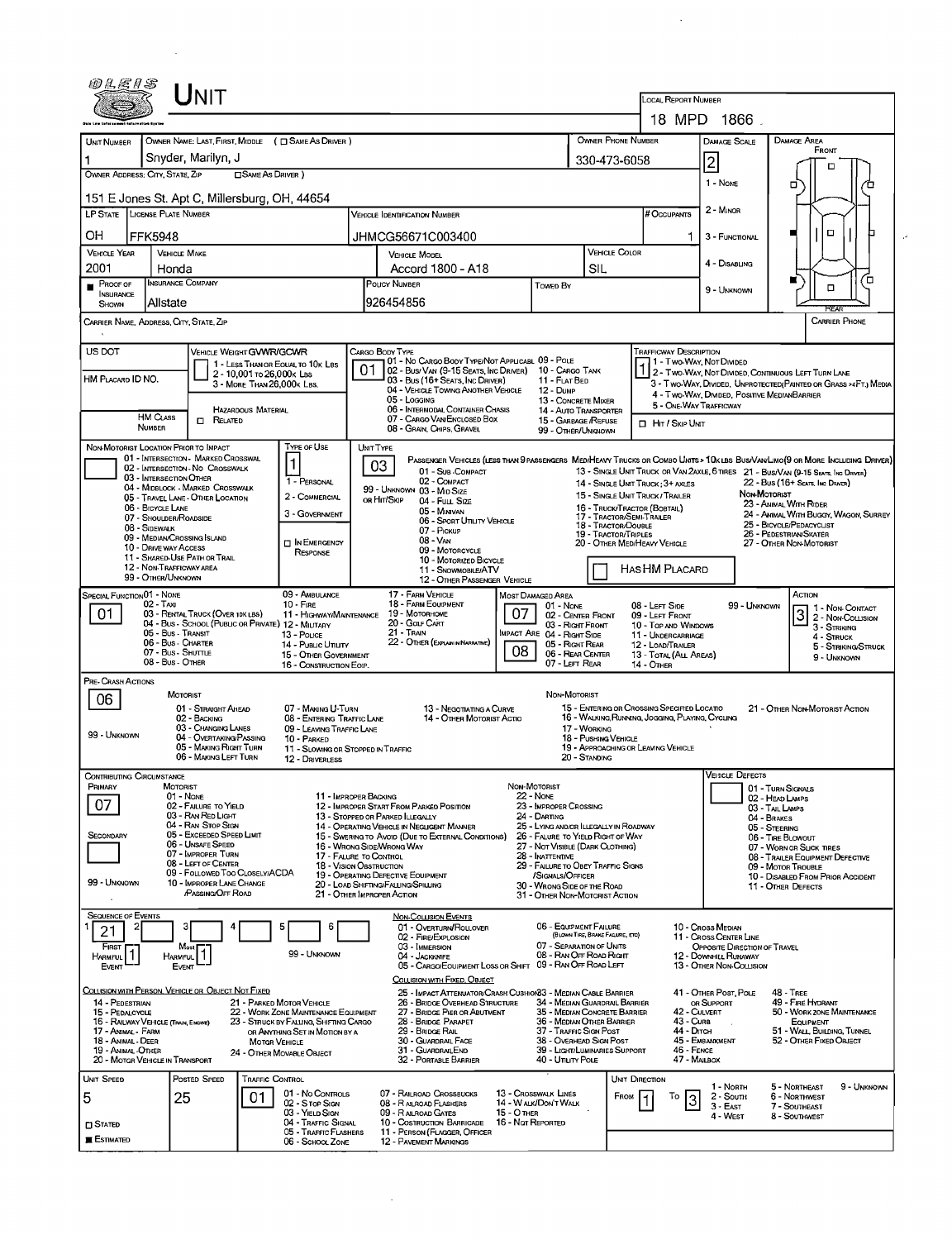| WLE1S                                                                                                                                                                                       |                                                | UNIT                                                                  |                            |                                                                      |                                                                                                                       |                                                                                                                                                                                                        |                                                               |                                                                                     |                                             |                                            | LOCAL REPORT NUMBER                                                 |                                                                                 |                                                                                                                               |  |  |  |  |
|---------------------------------------------------------------------------------------------------------------------------------------------------------------------------------------------|------------------------------------------------|-----------------------------------------------------------------------|----------------------------|----------------------------------------------------------------------|-----------------------------------------------------------------------------------------------------------------------|--------------------------------------------------------------------------------------------------------------------------------------------------------------------------------------------------------|---------------------------------------------------------------|-------------------------------------------------------------------------------------|---------------------------------------------|--------------------------------------------|---------------------------------------------------------------------|---------------------------------------------------------------------------------|-------------------------------------------------------------------------------------------------------------------------------|--|--|--|--|
|                                                                                                                                                                                             |                                                |                                                                       |                            |                                                                      |                                                                                                                       |                                                                                                                                                                                                        |                                                               |                                                                                     |                                             |                                            |                                                                     | 18 MPD 1866                                                                     |                                                                                                                               |  |  |  |  |
| UNIT NUMBER                                                                                                                                                                                 |                                                |                                                                       |                            | OWNER NAME: LAST, FIRST, MIDDLE ( C SAME AS DRIVER )                 |                                                                                                                       |                                                                                                                                                                                                        |                                                               |                                                                                     |                                             | OWNER PHONE NUMBER                         |                                                                     | DAMAGE SCALE                                                                    | DAMAGE AREA<br>FRONT                                                                                                          |  |  |  |  |
| 2                                                                                                                                                                                           |                                                | Mcqueen, Teresa, L                                                    |                            |                                                                      |                                                                                                                       |                                                                                                                                                                                                        |                                                               |                                                                                     |                                             | 330-390-0196                               |                                                                     | 2                                                                               |                                                                                                                               |  |  |  |  |
| OWNER ADDRESS: CITY, STATE, ZIP                                                                                                                                                             |                                                |                                                                       | <b>CISAME AS DRIVER</b> )  |                                                                      |                                                                                                                       |                                                                                                                                                                                                        |                                                               |                                                                                     |                                             |                                            |                                                                     | 1 - None                                                                        | о                                                                                                                             |  |  |  |  |
| 159 E Jones St, Millersburg, OH, 44654                                                                                                                                                      |                                                |                                                                       |                            |                                                                      |                                                                                                                       | 2 - MINOR                                                                                                                                                                                              |                                                               |                                                                                     |                                             |                                            |                                                                     |                                                                                 |                                                                                                                               |  |  |  |  |
| LP STATE LICENSE PLATE NUMBER                                                                                                                                                               |                                                |                                                                       |                            |                                                                      |                                                                                                                       | # Occupants                                                                                                                                                                                            |                                                               |                                                                                     |                                             |                                            |                                                                     |                                                                                 |                                                                                                                               |  |  |  |  |
| OН                                                                                                                                                                                          | GQP6354                                        |                                                                       |                            |                                                                      |                                                                                                                       | KNMAT2MT5JP500160                                                                                                                                                                                      |                                                               |                                                                                     |                                             |                                            | 0                                                                   | 3 - FUNCTIONAL                                                                  | o<br>п                                                                                                                        |  |  |  |  |
| <b>VERICLE YEAR</b>                                                                                                                                                                         | <b>VEHICLE MAKE</b>                            |                                                                       |                            |                                                                      |                                                                                                                       | VEHICLE MODEL                                                                                                                                                                                          |                                                               |                                                                                     | <b>BLK</b>                                  | VEHICLE COLOR                              |                                                                     | 4 - DISABLING                                                                   |                                                                                                                               |  |  |  |  |
| 2018<br>$P$ ROOF OF                                                                                                                                                                         | Nissan<br><b>INSURANCE COMPANY</b>             |                                                                       |                            |                                                                      | Rogue<br>POLICY NUMBER                                                                                                |                                                                                                                                                                                                        |                                                               |                                                                                     |                                             |                                            |                                                                     |                                                                                 | σ<br>п                                                                                                                        |  |  |  |  |
| <b>INSURANCE</b><br>Shown                                                                                                                                                                   | Swiss Valley                                   |                                                                       |                            |                                                                      |                                                                                                                       | AUTO67187833                                                                                                                                                                                           |                                                               | Towed By                                                                            |                                             |                                            |                                                                     | 9 - Ummown                                                                      | □<br>FEAR                                                                                                                     |  |  |  |  |
| <b>CARRIER PHONE</b><br>CARRIER NAME, ADDRESS, CITY, STATE, ZIP                                                                                                                             |                                                |                                                                       |                            |                                                                      |                                                                                                                       |                                                                                                                                                                                                        |                                                               |                                                                                     |                                             |                                            |                                                                     |                                                                                 |                                                                                                                               |  |  |  |  |
| US DOT                                                                                                                                                                                      |                                                | VEHICLE WEIGHT GVWR/GCWR                                              |                            |                                                                      |                                                                                                                       | CARGO BODY TYPE<br>01 - No CARGO BODY TYPE/NOT APPLICABL 09 - POLE                                                                                                                                     |                                                               |                                                                                     |                                             |                                            | <b>TRAFFICWAY DESCRIPTION</b>                                       |                                                                                 |                                                                                                                               |  |  |  |  |
| HM PLACARD ID NO.                                                                                                                                                                           |                                                |                                                                       | 2 - 10,001 to 26,000 kLas  | 1 - LESS THAN OR EQUAL TO 10K LBS                                    |                                                                                                                       | 02 - BUS/VAN (9-15 SEATS, INC DRIVER) 10 - CARGO TANK<br>03 - Bus (16+ Seats, Inc Driver)                                                                                                              |                                                               |                                                                                     |                                             |                                            |                                                                     | 1 - Two-Way, Not Divided                                                        | 1 2 - Two-Way, Not Divided, Continuous Left Turn Lane                                                                         |  |  |  |  |
|                                                                                                                                                                                             |                                                |                                                                       | 3 - MORE THAN 26,000K LES. |                                                                      |                                                                                                                       | 04 - VEHICLE TOWING ANOTHER VEHICLE<br>05 - Locaing                                                                                                                                                    |                                                               | 11 - FLAT BEO<br>$12 - D$ ump<br>13 - CONCRETE MUXER                                |                                             |                                            |                                                                     |                                                                                 | 3 - Two-Way, Divided, Unprotected(Painted or Grass >4FT.) Media<br>4 - Two-Way, Divided, Positive MedianBarrier               |  |  |  |  |
|                                                                                                                                                                                             | <b>HM CLASS</b>                                |                                                                       | <b>HAZARDOUS MATERIAL</b>  |                                                                      |                                                                                                                       | 06 - INTERMODAL CONTAINER CHASIS<br>07 - CARGO VAN ENCLOSED BOX                                                                                                                                        |                                                               | 14 - AUTO TRANSPORTER                                                               |                                             |                                            | 5 - ONE-WAY TRAFFICWAY                                              |                                                                                 |                                                                                                                               |  |  |  |  |
|                                                                                                                                                                                             | NUMBER                                         | <b>C</b> RELATED                                                      |                            |                                                                      |                                                                                                                       | 08 - GRAIN, CHIPS, GRAVEL                                                                                                                                                                              |                                                               | 15 - GARBAGE /REFUSE<br>99 - OTHER/UNKNOWN                                          |                                             |                                            | <b>D</b> Hrt / Skip UNT                                             |                                                                                 |                                                                                                                               |  |  |  |  |
| NON-MOTORIST LOCATION PRIOR TO IMPACT                                                                                                                                                       |                                                | 01 - INTERSECTION - MARKED CROSSWAL                                   |                            | TYPE OF USE                                                          |                                                                                                                       | UNIT TYPE                                                                                                                                                                                              |                                                               |                                                                                     |                                             |                                            |                                                                     |                                                                                 | PASSENGER VEHICLES (LESS THAN 9 PASSENGERS MEDIHEAVY TRUCKS OR COMBO UNITS > 10K LBS BUS/VAN/LIMO(9 OR MORE INCLUDING DRIVER) |  |  |  |  |
|                                                                                                                                                                                             | 03 - INTERSECTION OTHER                        | 02 - INTERSECTION - NO CROSSWALK                                      |                            | $\mathbf{1}$                                                         |                                                                                                                       | 06<br>01 - Sub-Compact                                                                                                                                                                                 |                                                               |                                                                                     |                                             |                                            |                                                                     |                                                                                 | 13 - SINGLE UNIT TRUCK OR VAN 2AXLE, 6 TRES 21 - BUS/VAN (9-15 SEATS, INC DRAYER)                                             |  |  |  |  |
|                                                                                                                                                                                             |                                                | 04 - MIDBLOCK - MARKED CROSSWALK<br>05 - TRAVEL LANE - OTHER LOCATION |                            | 1 - PERSONAL<br>2 - COMMERCIAL                                       |                                                                                                                       | $02 -$ Coupact<br>99 - UNKNOWN 03 - MID SIZE                                                                                                                                                           |                                                               |                                                                                     |                                             |                                            | 14 - SINGLE UNIT TRUCK: 3+ AXLES<br>15 - SINGLE UNIT TRUCK/ TRAILER |                                                                                 | 22 - Bus (16+ Sears, Ive Draver)<br>NON-MOTORIST                                                                              |  |  |  |  |
|                                                                                                                                                                                             | 06 - BICYCLE LANE<br>07 - SHOULDER/ROADSIDE    |                                                                       |                            | 3 - GOVERNMENT                                                       |                                                                                                                       | or Hit/Skip<br>04 - FULL SIZE<br>05 - Minivan                                                                                                                                                          |                                                               |                                                                                     |                                             |                                            | 16 - TRUCK/TRACTOR (BOSTAIL)                                        |                                                                                 | 23 - AMMAL WITH RIDER<br>24 - ANIMAL WITH BUGGY, WAGON, SURREY                                                                |  |  |  |  |
|                                                                                                                                                                                             | 08 - Sidewalk                                  | 09 - MEDIAN CROSSING ISLAND                                           |                            |                                                                      |                                                                                                                       | 17 - Tractor/Semi-Trailer<br>06 - Sport Uttuty Verscue<br>18 - TRACTOR/DOUBLE<br>07 - Pickup<br>19 - Tractor/Triples                                                                                   |                                                               |                                                                                     |                                             |                                            |                                                                     | 25 - BICYCLE/PEDACYCLIST<br>26 - PEDESTRIAN/SKATER                              |                                                                                                                               |  |  |  |  |
|                                                                                                                                                                                             | 10 - DRIVE WAY ACCESS                          | 11 - SHARED-USE PATH OR TRAIL                                         |                            | <b>DIN EMERGENCY</b><br>RESPONSE                                     | 08 - Van<br>09 - MOTORCYCLE                                                                                           |                                                                                                                                                                                                        |                                                               |                                                                                     |                                             |                                            | 20 - OTHER MEDIMEAVY VEHICLE                                        |                                                                                 | 27 - OTHER NON-MOTORIST                                                                                                       |  |  |  |  |
|                                                                                                                                                                                             | 12 - NON-TRAFFICWAY AREA<br>99 - OTHER/UNKNOWN |                                                                       |                            |                                                                      |                                                                                                                       | 10 - MOTORIZED BICYCLE<br>11 - SNOWMOBILE/ATV<br>12 - OTHER PASSENGER VEHICLE                                                                                                                          |                                                               |                                                                                     |                                             |                                            |                                                                     | HAS HM PLACARD                                                                  |                                                                                                                               |  |  |  |  |
| SPECIAL FUNCTION 01 - NONE                                                                                                                                                                  |                                                |                                                                       |                            | 09 - AMBULANCE                                                       |                                                                                                                       | 17 - FARM VEHICLE                                                                                                                                                                                      |                                                               | Most Damaged Area                                                                   |                                             |                                            |                                                                     |                                                                                 | Аспом                                                                                                                         |  |  |  |  |
| $02 - T_Ax$<br>$10 -$ FIRE<br>01<br>03 - RENTAL TRUCK (OVER 10K LBS)<br>11 - HIGHWAY/MAINTENANCE<br>04 - Bus - SCHOOL (PUBLIC OR PRIVATE) 12 - MILITARY<br>05 - Bus - Transit<br>13 - Pouce |                                                |                                                                       |                            |                                                                      |                                                                                                                       | 18 - FARM EQUIPMENT<br>19 - MOTORHOME                                                                                                                                                                  | 02                                                            | 01 - NOME<br>02 - CENTER FRONT                                                      |                                             |                                            | 08 - LEFT SIDE<br>09 - LEFT FROMT                                   | 99 - UNKNOWN                                                                    | 1 - Non-Contact<br>$ 4 $ 2 - Non-Collision                                                                                    |  |  |  |  |
|                                                                                                                                                                                             |                                                |                                                                       |                            |                                                                      |                                                                                                                       | 20 - Gour CART<br>$21 -$ TRAIN                                                                                                                                                                         | 03 - Right Front<br><b>IMPACT ARE 04 - RIGHT SIDE</b>         |                                                                                     |                                             | 10 - Top and Windows<br>11 - UNDERCARRIAGE |                                                                     | 3 - STRIKING                                                                    |                                                                                                                               |  |  |  |  |
| 06 - Bus - Charter<br>14 - Pusuc Unury<br>07 - Bus - SHUTTLE<br>15 - Other Government                                                                                                       |                                                |                                                                       |                            |                                                                      |                                                                                                                       | 22 - OTHER (EXPLAN IN NARRATIVE)                                                                                                                                                                       | 05 - Right Rear<br>06 - REAR CENTER                           |                                                                                     | 12 - LOAD/TRAILER<br>13 - TOTAL (ALL AREAS) |                                            | 4 - Struck<br>5 - STRIKING/STRUCK                                   |                                                                                 |                                                                                                                               |  |  |  |  |
| 08 - Bus - Other<br>16 - CONSTRUCTION EQIP                                                                                                                                                  |                                                |                                                                       |                            |                                                                      |                                                                                                                       |                                                                                                                                                                                                        | 07 - LEFT REAR                                                |                                                                                     |                                             | 14 - Отнея                                 |                                                                     | 9 - Unknown                                                                     |                                                                                                                               |  |  |  |  |
| PRE-CRASH ACTIONS                                                                                                                                                                           | MOTORIST                                       |                                                                       |                            |                                                                      |                                                                                                                       |                                                                                                                                                                                                        |                                                               | Non-Motorist                                                                        |                                             |                                            |                                                                     |                                                                                 |                                                                                                                               |  |  |  |  |
| 10                                                                                                                                                                                          |                                                | 01 - STRAIGHT AHEAD<br>02 - BACKING                                   |                            | 07 - MAKING U-TURN<br>08 - ENTERING TRAFFIC LANE                     |                                                                                                                       | 13 - NEGOTIATING A CURVE<br>14 - OTHER MOTORIST ACTIO                                                                                                                                                  |                                                               | 15 - ENTERING OR CROSSING SPECIFIED LOCATIO                                         | 21 - OTHER NON-MOTORIST ACTION              |                                            |                                                                     |                                                                                 |                                                                                                                               |  |  |  |  |
| 99 - UNKNOWN                                                                                                                                                                                |                                                | 03 - Changing Lanes<br>04 - OVERTAKING/PASSING                        |                            | 09 - LEAVING TRAFFIC LANE                                            |                                                                                                                       |                                                                                                                                                                                                        |                                                               |                                                                                     |                                             | 17 - WORKING<br>18 - PUSHING VEHICLE       | 16 - WALKING, RUNNING, JOGGING, PLAYING, CYCLING                    |                                                                                 |                                                                                                                               |  |  |  |  |
|                                                                                                                                                                                             |                                                | 05 - MAKING RIGHT TURN<br>06 - MAKING LEFT TURN                       |                            | 10 - PARKED<br>11 - Slowing or Stopped in Traffic<br>12 - DRIVERLESS |                                                                                                                       |                                                                                                                                                                                                        |                                                               | 20 - STANDING                                                                       |                                             | 19 - APPROACHING OR LEAVING VEHICLE        |                                                                     |                                                                                 |                                                                                                                               |  |  |  |  |
| CONTRIBUTING CIRCUMSTANCE                                                                                                                                                                   |                                                |                                                                       |                            |                                                                      |                                                                                                                       |                                                                                                                                                                                                        |                                                               |                                                                                     |                                             |                                            |                                                                     | VEHICLE DEFECTS                                                                 |                                                                                                                               |  |  |  |  |
| Primary                                                                                                                                                                                     | MOTORIST<br>01 - None                          |                                                                       |                            | 11 - IMPROPER BACKING                                                |                                                                                                                       |                                                                                                                                                                                                        |                                                               | NON MOTORIST<br>22 - None                                                           |                                             |                                            |                                                                     |                                                                                 | 01 - TURN SIGNALS                                                                                                             |  |  |  |  |
| 01                                                                                                                                                                                          |                                                | 02 - FAILURE TO YIELD<br>03 - RAN RED LIGHT                           |                            |                                                                      |                                                                                                                       | 12 - IMPROPER START FROM PARKED POSITION<br>13 - STOPPED OR PARKED ILLEGALLY                                                                                                                           | 23 - IMPROPER CROSSING                                        |                                                                                     |                                             |                                            | 02 - HEAD LAMPS<br>03 - TAIL LAMPS                                  |                                                                                 |                                                                                                                               |  |  |  |  |
| SECONDARY                                                                                                                                                                                   |                                                | 04 - RAN STOP SIGN<br>05 - Exceeded Speed LIMIT                       |                            |                                                                      |                                                                                                                       | 24 - DARTING<br>14 - Operating Vehicle in Negligent MANDER<br>25 - LYING ANDIOR ILLEGALLY IN ROADWAY                                                                                                   |                                                               |                                                                                     |                                             |                                            |                                                                     |                                                                                 | 04 - Brakes<br>05 - STEERING                                                                                                  |  |  |  |  |
|                                                                                                                                                                                             |                                                | 06 - UNSAFE SPEED<br>07 - IMPROPER TURN                               |                            |                                                                      |                                                                                                                       | 15 - SWERING TO AVOID (DUE TO EXTERNAL CONDITIONS)<br>26 - FALURE TO YIELD RIGHT OF WAY<br>16 - WRONG SIDEAVRONG WAY<br>27 - NOT VISIBLE (DARK CLOTHING)<br>17 - FALURE TO CONTROL<br>28 - INATTENTIVE |                                                               |                                                                                     |                                             |                                            |                                                                     | 06 - TIRE BLOWOUT<br>07 - WORN OR SUCK TIRES                                    |                                                                                                                               |  |  |  |  |
| 08 - LEFT OF CENTER<br>18 - Vision OBSTRUCTION<br>09 - Followed Too CloselwACDA                                                                                                             |                                                |                                                                       |                            |                                                                      |                                                                                                                       | 19 - OPERATING DEFECTIVE EQUIPMENT                                                                                                                                                                     | 29 - FALURE TO OBEY TRAFFIC SIGNS<br>/SIGNALS/OFFICER         |                                                                                     |                                             |                                            |                                                                     | 08 - TRAILER EQUIPMENT DEFECTIVE<br>09 - MOTOR TROUBLE                          |                                                                                                                               |  |  |  |  |
| 99 - UNKNOWN                                                                                                                                                                                |                                                | 10 - IMPROPER LANE CHANGE<br>PASSING OFF ROAD                         |                            |                                                                      |                                                                                                                       | 20 - LOAD SHIFTING/FALUNG/SPILLING<br>21 - OTHER IMPROPER ACTION                                                                                                                                       | 30 - WRONG SIDE OF THE ROAD<br>31 - OTHER NON-MOTORIST ACTION |                                                                                     |                                             |                                            |                                                                     | 10 - DISABLED FROM PRIOR ACCIDENT<br>11 - OTHER DEFECTS                         |                                                                                                                               |  |  |  |  |
| <b>SEQUENCE OF EVENTS</b>                                                                                                                                                                   |                                                |                                                                       |                            |                                                                      |                                                                                                                       | <b>NON-COLLISION EVENTS</b>                                                                                                                                                                            |                                                               |                                                                                     |                                             |                                            |                                                                     |                                                                                 |                                                                                                                               |  |  |  |  |
| 20                                                                                                                                                                                          | з                                              |                                                                       |                            | 6                                                                    |                                                                                                                       | 01 - OVERTURN/ROLLOVER<br>02 - FIRE/EXPLOSION                                                                                                                                                          |                                                               | 06 - EQUIPMENT FALURE                                                               | (BLOWN TIRE, BRAKE FAILURE, ETC)            |                                            |                                                                     | 10 - Cross Median                                                               |                                                                                                                               |  |  |  |  |
| FIRST<br><b>HARMFUL</b>                                                                                                                                                                     | <b>HARMFUL</b>                                 | Most)                                                                 |                            | 99 - Unknown                                                         |                                                                                                                       | 03 - IMMERSION<br>04 - JACKKNIFE                                                                                                                                                                       |                                                               | 07 - SEPARATION OF UNITS<br>08 - RAN OFF ROAD RIGHT                                 |                                             |                                            |                                                                     | 11 - Cross Center Line<br>OPPOSITE DIRECTION OF TRAVEL<br>12 - DOWNHOLL RUNAWAY |                                                                                                                               |  |  |  |  |
| EVENT                                                                                                                                                                                       | <b>EVENT</b>                                   |                                                                       |                            |                                                                      |                                                                                                                       | 05 - CARGO/EQUIPMENT LOSS OR SHIFT                                                                                                                                                                     |                                                               | 09 - RAN OFF ROAD LEFT                                                              |                                             |                                            |                                                                     | 13 - OTHER NON-COLUSION                                                         |                                                                                                                               |  |  |  |  |
| COLLISION WITH PERSON, VEHICLE OR OBJECT NOT FIXED                                                                                                                                          |                                                |                                                                       |                            |                                                                      |                                                                                                                       | COLUSION WITH FIXED, OBJECT<br>25 - IMPACT ATTENUATOR/CRASH CUSHION33 - MEDIAN CABLE BARRIER                                                                                                           |                                                               |                                                                                     |                                             |                                            |                                                                     | 41 - OTHER POST, POLE                                                           | $48 - TREF$                                                                                                                   |  |  |  |  |
| 14 - PEDESTRIAN<br>21 - PARKED MOTOR VEHICLE<br>15 - PEDALCYCLE<br>22 - WORK ZONE MAINTENANCE EOUIPMENT                                                                                     |                                                |                                                                       |                            |                                                                      |                                                                                                                       | 26 - BRIDGE OVERHEAD STRUCTURE<br>27 - BRIDGE PIER OR ABUTMENT                                                                                                                                         |                                                               | 34 - MEDIAN GUARDRAIL BARRIER                                                       |                                             |                                            | 42 - CULVERT                                                        | OR SUPPORT                                                                      | 49 - FIRE HYDRAIT<br>50 - WORKZONE MAINTENANCE                                                                                |  |  |  |  |
| 16 - RAILWAY VEHICLE (TRAIN, ENGINE)<br>23 - STRUCK BY FALLING, SHIFTING CARGO<br>17 - ANIMAL - FARM<br>OR ANYTHING SET IN MOTION BY A                                                      |                                                |                                                                       |                            | 28 - BRIDGE PARAPET<br>29 - Bridge Rail                              |                                                                                                                       |                                                                                                                                                                                                        |                                                               | 35 - MEDIAN CONCRETE BARRIER<br>36 - MEDIAN OTHER BARRIER<br>37 - TRAFFIC SIGN POST |                                             |                                            | 43 - CURB<br>44 - Dirch                                             | EQUIPMENT<br>51 - WALL BUILDING, TUNNEL                                         |                                                                                                                               |  |  |  |  |
| 18 - Animal - Deer<br><b>MOTOR VEHICLE</b><br>19 - ANIMAL-OTHER<br>24 - OTHER MOVABLE OBJECT                                                                                                |                                                |                                                                       |                            |                                                                      |                                                                                                                       | 30 - GUARDRAIL FACE<br>31 - GUARDRAILEND                                                                                                                                                               |                                                               | 38 - Overhead Ston Post<br>39 - Light/LUMINARIES SUPPORT                            |                                             |                                            | 45 - EMBANKMENT<br>46 - FENCE                                       | 52 - OTHER FIXED OBJECT                                                         |                                                                                                                               |  |  |  |  |
| <b>20 - MOTOR VEHICLE IN TRANSPORT</b>                                                                                                                                                      |                                                |                                                                       |                            |                                                                      |                                                                                                                       | 32 - PORTABLE BARRIER                                                                                                                                                                                  |                                                               | 40 - UTILITY POLE                                                                   |                                             |                                            | 47 - MAILBOX                                                        |                                                                                 |                                                                                                                               |  |  |  |  |
| UNIT SPEED                                                                                                                                                                                  |                                                | POSTED SPEED                                                          | TRAFFIC CONTROL            | 01 - No CONTROLS                                                     |                                                                                                                       | 07 - RAUROAD CROSSBUCKS                                                                                                                                                                                |                                                               | 13 - Crosswalk Lines                                                                |                                             | UNIT DIRECTION                             |                                                                     | 1 - North                                                                       | 5 - Northeast<br>9 - UNKNOWN                                                                                                  |  |  |  |  |
| 0                                                                                                                                                                                           | 25                                             |                                                                       | 01                         | 02 - Stop Sign<br>03 - YIELD SIGN                                    |                                                                                                                       | 08 - RAILROAD FLASHERS                                                                                                                                                                                 |                                                               | 14 - WALK/DON'T WALK                                                                |                                             | FROM 12                                    | Т٥                                                                  | 2 - Soum<br>$3 - E$ AST                                                         | 6 - Northwest<br>7 - SOUTHEAST                                                                                                |  |  |  |  |
| <b>CI</b> Stated                                                                                                                                                                            |                                                |                                                                       |                            | 04 - Traffic Signal<br>05 - TRAFFIC FLASHERS                         | 15 - О тнев<br>09 - RALROAD GATES<br>10 - Costruction Barricade<br>16 - Not Reported<br>11 - PERSON (FLAGGER, OFFICER |                                                                                                                                                                                                        |                                                               |                                                                                     |                                             |                                            |                                                                     | 4 - West                                                                        | 8 - SOUTHWEST                                                                                                                 |  |  |  |  |
| <b>CI ESTIMATED</b>                                                                                                                                                                         |                                                |                                                                       |                            | 06 - SCHOOL ZONE                                                     |                                                                                                                       | <b>12 - PAVEMENT MARKINGS</b>                                                                                                                                                                          |                                                               |                                                                                     |                                             |                                            |                                                                     |                                                                                 |                                                                                                                               |  |  |  |  |

 $\mathcal{L}(\mathcal{A})$  .